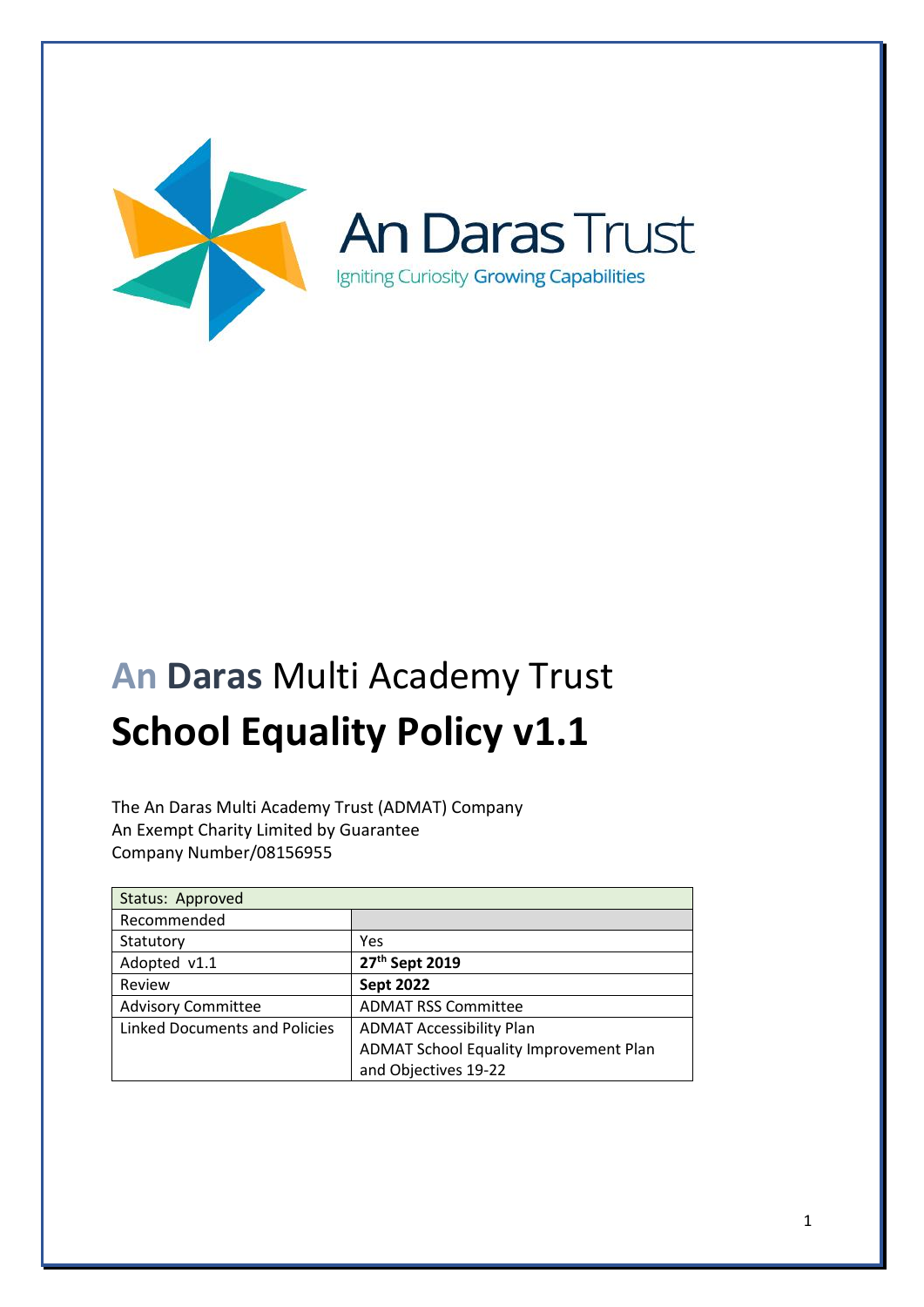# **An Daras Trust - School Equality Policy**

This single policy explains how the Trust will champion race, disability and gender to eliminate discrimination, advance equality of opportunity and foster good relations. It reflects the legal duties set out in the **Equality Act 2010** and non-statutory guidance set out by the government in December 2011 and March 2012.

This policy should be viewed in conjunction with the individual school Accessibility Plan and the Equality Improvement Plan and Equality Objectives 19-22 Statement.

Part One sets out the Trust's aims to promote equality of opportunity and comply with the Act; Part Two sets out the legal duties which are referred to in Part One.

# **Part One**

The primary aim of Trust schools is to enable all pupils to take part as fully as possible in every part of school life by developing each child's self-confidence, recognising their strengths and encouraging them to achieve their full potential.

Trust schools will take steps to advance equality of opportunity, foster good relations and eliminate discrimination or harassment across all the protected characteristics (age, race, gender reassignment, disability, marriage and civil partnership, religion and belief, pregnancy and maternity, gender, sexual orientation) within the Trust and school community.

# **This Means:**

- We will take reasonable and necessary steps to meet the needs of pupils by using a variety of approaches and planning reasonable adjustments for disabled pupils, enabling our pupils to take as full a part as possible in all the activities of the Trust and school.
- We will make reasonable adjustments to ensure the individual school environment and its activities are as accessible and welcoming as possible for pupils, staff and visitors to the school.
- We are also committed to ensuring staff with a disability have equality of opportunity.
- We will actively encourage positive attitudes towards pupils and staff and expect everyone to treat others with dignity and respect.
- We will regularly consider the ways in which the taught and wider curricula will help to promote awareness of the rights of individuals and develop the skills of participation and responsible action.
- We will regularly consider the ways in which our teaching and the curriculum provision will support high standards of attainment, promote common values and rights, and help pupils understand and value the diversity that surrounds them, and challenge prejudice and stereotyping.
- We will monitor the progress and achievement of pupils by the relevant and appropriate protected characteristics plus the following groups *– Pupils eligible for Free School Meals (FSM), pupils with Special Educational Needs or Disabilities (SEND),*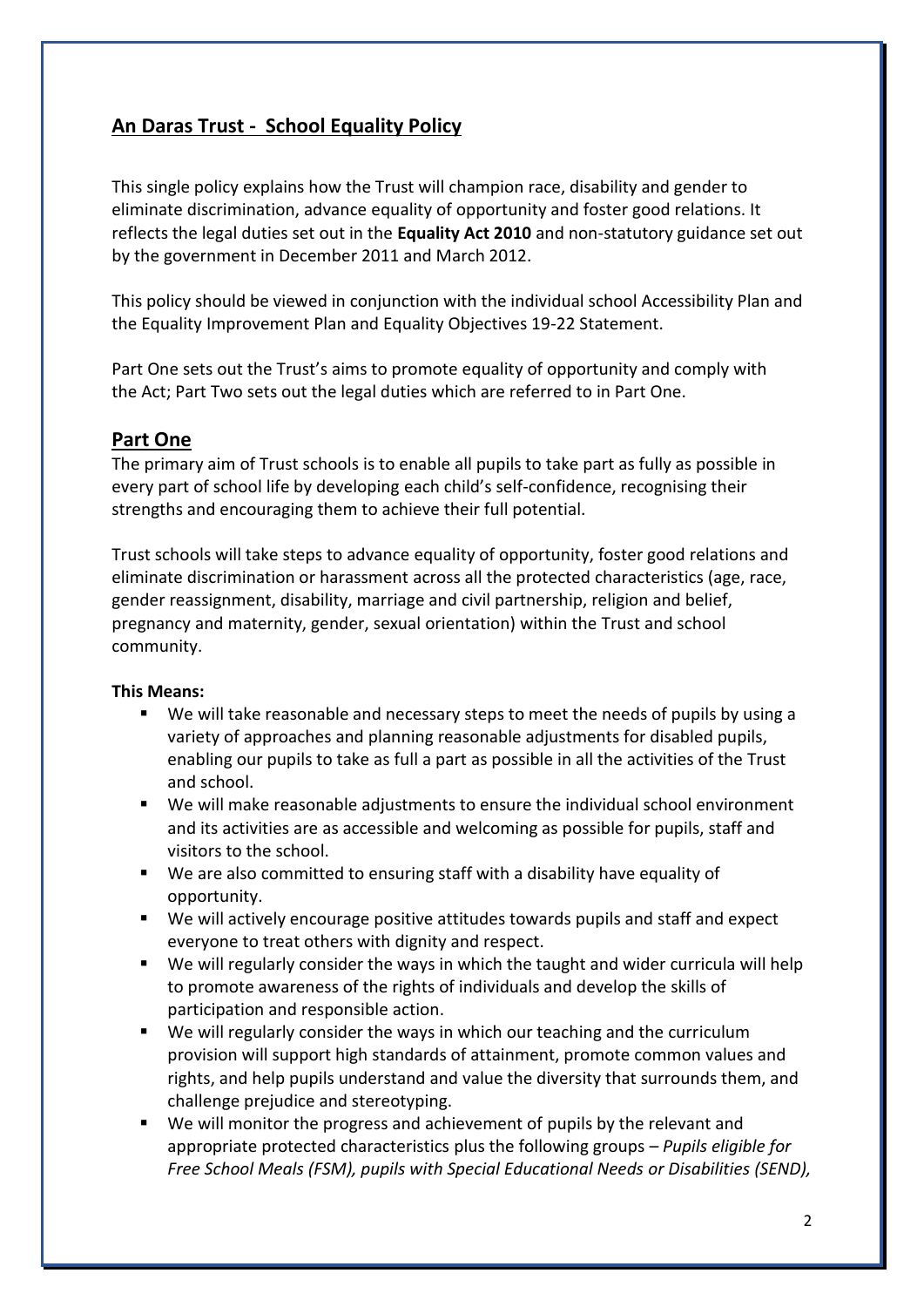*Dis-advantaged group, pupils with English as an Additional Language (EAL), Young Carers, Looked After Children (LAC).* This information will help the school to ensure that individual pupils are achieving their potential, the school is being inclusive in practice, and trends are identified which inform the setting of our equality objectives in the school equality improvement plan.

- We will collect and analyse information about protected characteristics in relation to staff recruitment, retention, training opportunities and promotions to ensure all staff have equality of opportunity.
- We will not ask health-related questions to job applicants before offering a job, unless it relates to an intrinsic function of the work they do.
- We will make reasonable adjustments such as providing auxiliary aids for disabled staff.
- Staff will ensure the curriculum is accessible to all pupils with Special Educational Needs and Disabilities (SEND) or those for whom English is not their first language. Auxiliary aids and services will be provided for them, where reasonable adjustments are required.
- By planning ahead, staff will ensure that all pupils are able to take part in extracurricular activities and residential visits, and the individual school will monitor the uptake of these visits to ensure no one is disadvantaged on the grounds of a protected characteristic.
- We will seek the views of advisory staff and outside agencies and partnerships with other schools where this is needed. In planning the curriculum and resources the individual school will take every opportunity to promote and advance equality.
- Bullying and Prejudice Related Incidents will be carefully monitored and dealt with effectively. Training will be given to staff to ensure that they are aware of the process for reporting and following up incidents of prejudice-related bullying.
- We expect that all Trust staff will be role-models for equal opportunities, deal with bullying and discriminatory incidents and be able to identify and challenge prejudice and stereotyping.
- Throughout the year, the Trust and individual schools will hold events to raise awareness of equality and diversity. This may include a focus on respect for other cultures, religions and beliefs, and developing an understanding of the effects of discrimination.
- We will regularly seek the views of pupils, parents, advisory staff and visitors to the Trust and its schools, to ensure that the school environment is as safe and accessible as possible to all users. We will regularly review our accessibility plans.
- The Trust and its schools welcome a diverse range of candidates and encourages those who are currently under-represented to join the school.
- Through training, we will ensure that all staff are aware of their legal duties under the Equality Act 2010, the different forms of discrimination and what 'reasonable adjustments' mean in practice. This training will be revisited regularly. Training and awareness sessions will be set out in the individual school equality improvement plan.
- The individual school will consult with stakeholders, i.e. pupils, parents/carers, staff and relevant community groups, to establish equality objectives and draw up a plan based on information collected on protected groups and accessibility planning. These equality objectives will be reviewed and reported on regularly.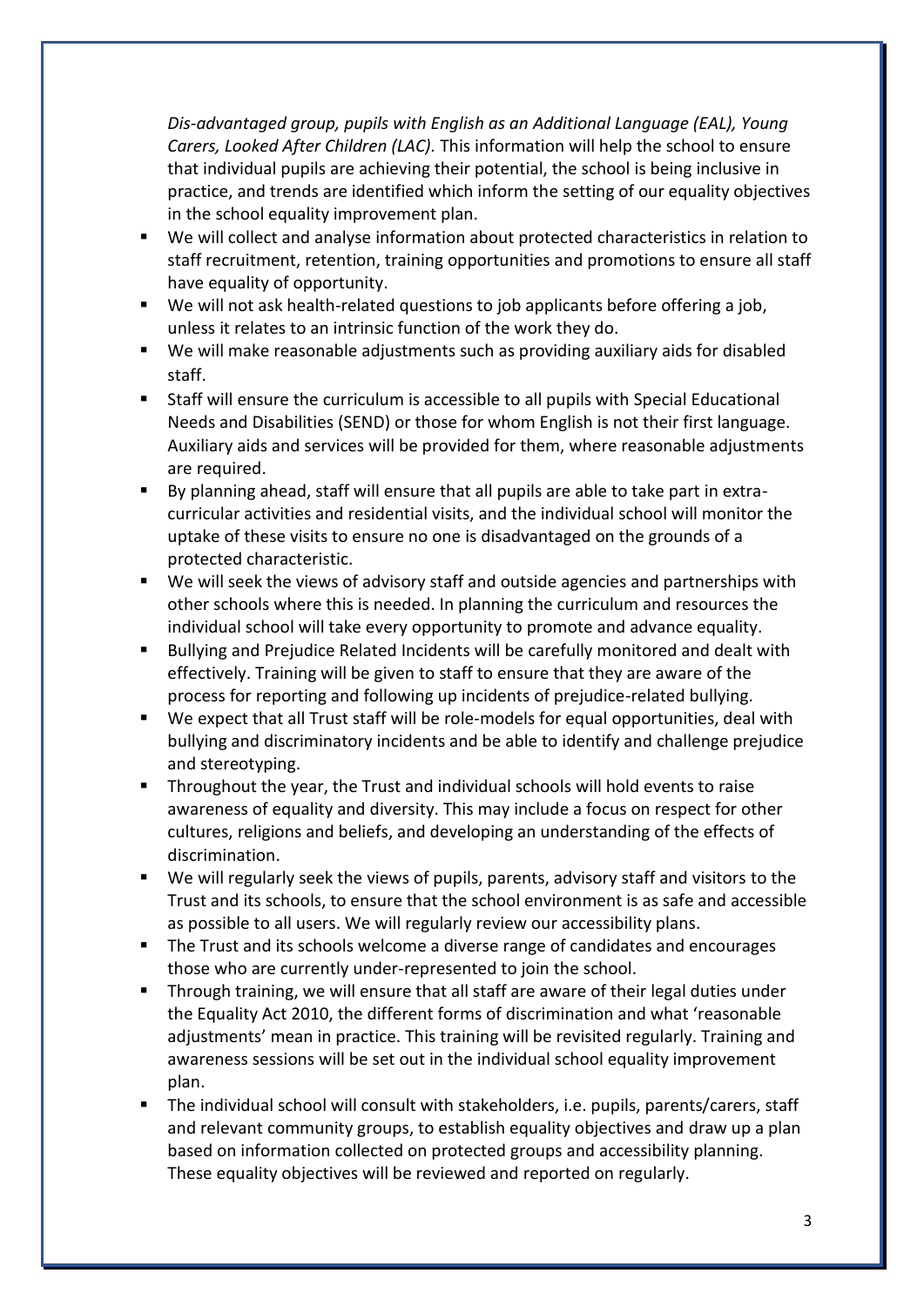**■** The Trust board must consider to what extent a new/revised policy, practice or plan meets the Public Sector Equality Duties (eliminates discrimination, advances equality and fosters good relations for all the protected characteristics) and recommend changes/mitigations should it feel the policy, practice or plan could be improved to fulfil the duties.

# **Part Two**

# **Our Legal Duties**

Legislation relating to equality and discrimination is laid out in the Equality Act 2010. This legislation covers employment (work), the provision of services and public functions, and education. Employers (Trusts/schools) are liable for discriminatory acts of their employees if they did not take reasonable steps to prevent such acts. Employees can be liable for acts (where an employer took reasonable steps to prevent such acts).

#### **The 'Protected Characteristics' within equality law are:**

**Age -** A person of a particular age (e.g. 32-year-old) or a range of ages (e.g. 18 - 30-year olds). Age discrimination does not apply to the provision of education, but it does apply to work.

**Disability -** A person has a disability if s/he has, or has had, a physical or mental impairment which has a substantial and long-term adverse effect on their ability to carry out normal day-to-day activities. It includes discrimination arising from something connected with their disability such as use of aids or medical conditions. HIV, multiple sclerosis and cancer are all considered as disabilities, regardless of their effect.

**Gender reassignment -** A person (usually with 'gender dysphoria') who is proposing to undergo, is undergoing or has undergone gender reassignment (the process of changing physiological or other attributes of sex, therefore changing from male to female, or female to male). 'Trans' is an umbrella term to describe people with this 'Gender Identity'.

'Intersex' or 'Third Sex' is not covered by the Act but the school will treat Intersex children with the same degree of equality as children with gender dysphoria. Children as young as five may begin to show signs of gender dysphoria and therefore it is relevant in any school environment.

**Marriage and civil partnership –** Marriage and civil partnership discrimination does not apply to the provision of education, but it does apply to work.

**Pregnancy and maternity -** Maternity refers to the period of 26 weeks after the birth (including still births), which reflects the period of a woman's Ordinary Maternity Leave entitlement in the employment context. In employment, it also covers (where eligible) the period up to the end of her Additional Maternity Leave.

**Race -** A person's colour, nationality, ethnic or national origin. It includes Travellers and Gypsies as well as White British people.

**Religion and belief -** Religious and philosophical beliefs including lack of belief. Generally, a belief should affect your life choices or the way you live for it to be included in the definition. Religion and belief discrimination does not prevent a school from carrying out collective worship or other curriculum-based activities, but pupils may withdraw from acts of collective worship.

**Sexual orientation -** A person's sexual orientation towards the same sex (lesbian or gay), the opposite sex (heterosexual) or to both sexes (bisexual). Although children may not identify as gay or lesbian when very young, promotion of sexual orientation equality is as relevant in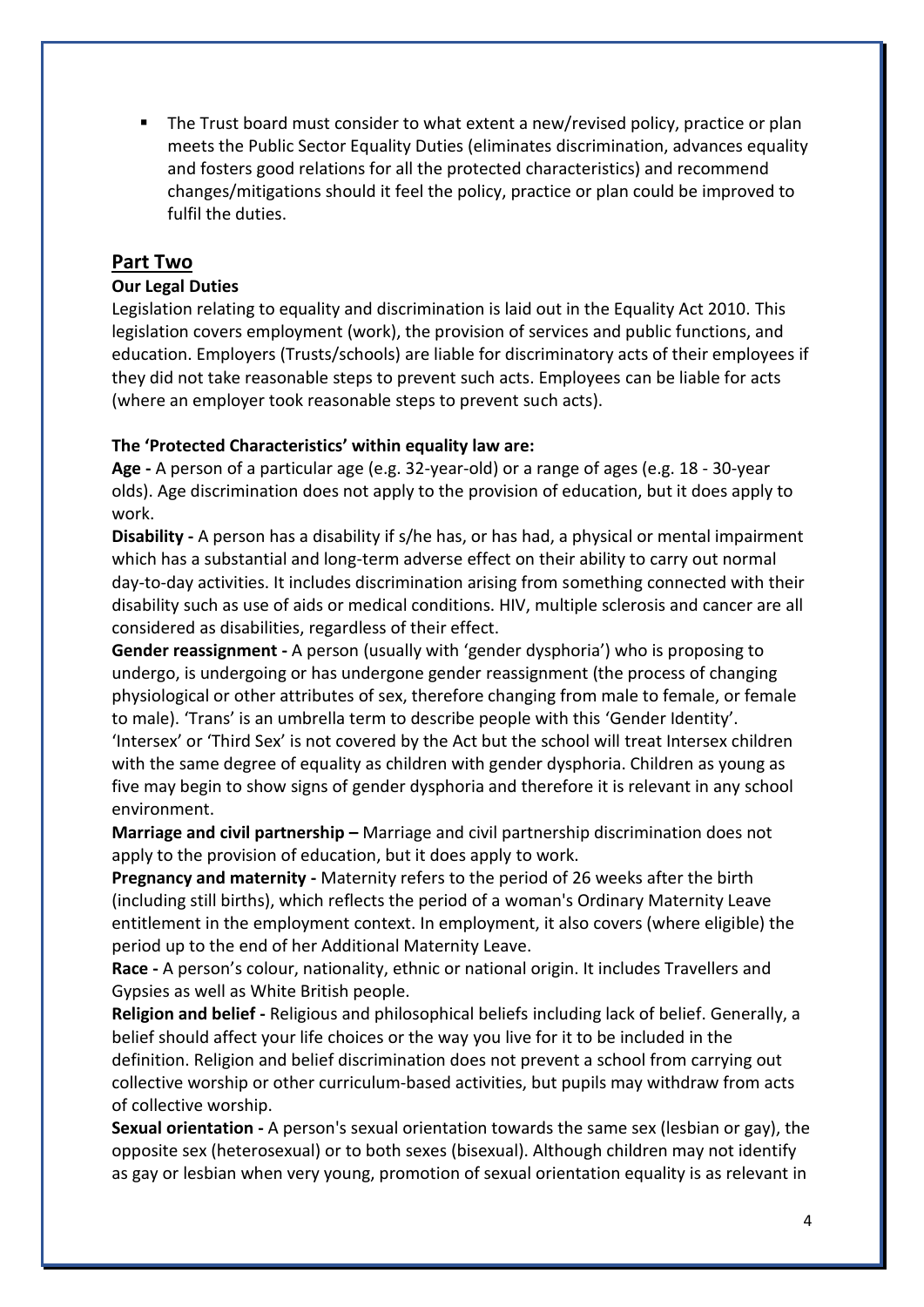a primary school environment as it is in a secondary school. For example, a child may have an older sibling or parent who is gay. Children may experience friends 'questioning' or 'coming out' when they are in secondary school or college. Schools with a particular religious ethos cannot discriminate against lesbian, gay or bisexual pupils. It is also unlawful to discriminate because of the sex, race, disability, religion or belief, sexual orientation or gender reassignment of another person with whom the pupil is associated. So, for example, a school must not discriminate by refusing to admit a pupil because his parents are gay men or lesbians. It would be race discrimination to treat a white pupil less favourably because she has a black boyfriend.

#### **'Prohibited Conduct' (acts that are unlawful) Direct discrimination**

Less favourable treatment because of a protected characteristic.

## **Indirect discrimination**

A provision, criteria or practice that puts a person at a particular disadvantage and is not a proportionate means of achieving a legitimate aim.

#### **Harassment**

Conduct which has the purpose or effect of violating dignity or creating an intimidating, hostile, degrading, humiliating or offensive environment. It includes harassment by a third party (e.g. customer or contractor) in the employment context.

#### **Victimisation**

Subjecting a person to a detriment because of their involvement with proceedings (a complaint) brought in connection with this Act.

#### **Discrimination arising from disability**

Treating someone unfavourably because of something connected with their disability (such as periods of absence from work or medical conditions) and failure to make reasonable adjustments.

#### **Gender re-assignment discrimination**

Not allowing reasonable absence from work for the purpose of gender-reassignment in line with normal provision such as sick leave).

#### **Pregnancy/maternity related discrimination**

Unfavourable treatment because of pregnancy or maternity. It includes unfavourable treatment of a woman or girl because she is breastfeeding.

#### **Discrimination by association or perception**

For example, discriminating against someone because they "look gay", or because they have a gay brother; discriminating against someone because they care for a disabled relative. Schools are allowed to treat disabled pupils more favourably than non-disabled pupils, and in some cases are required to do so, by making reasonable adjustments to put them on a more level footing with pupils without disabilities.

#### **Public Sector Duties (applies to Trusts and schools):**

A Trust and school must, in the exercise of its functions, give due regard to the need to (in relation to protected characteristics above):

1. Eliminate discrimination, harassment, victimisation and any other prohibited conduct.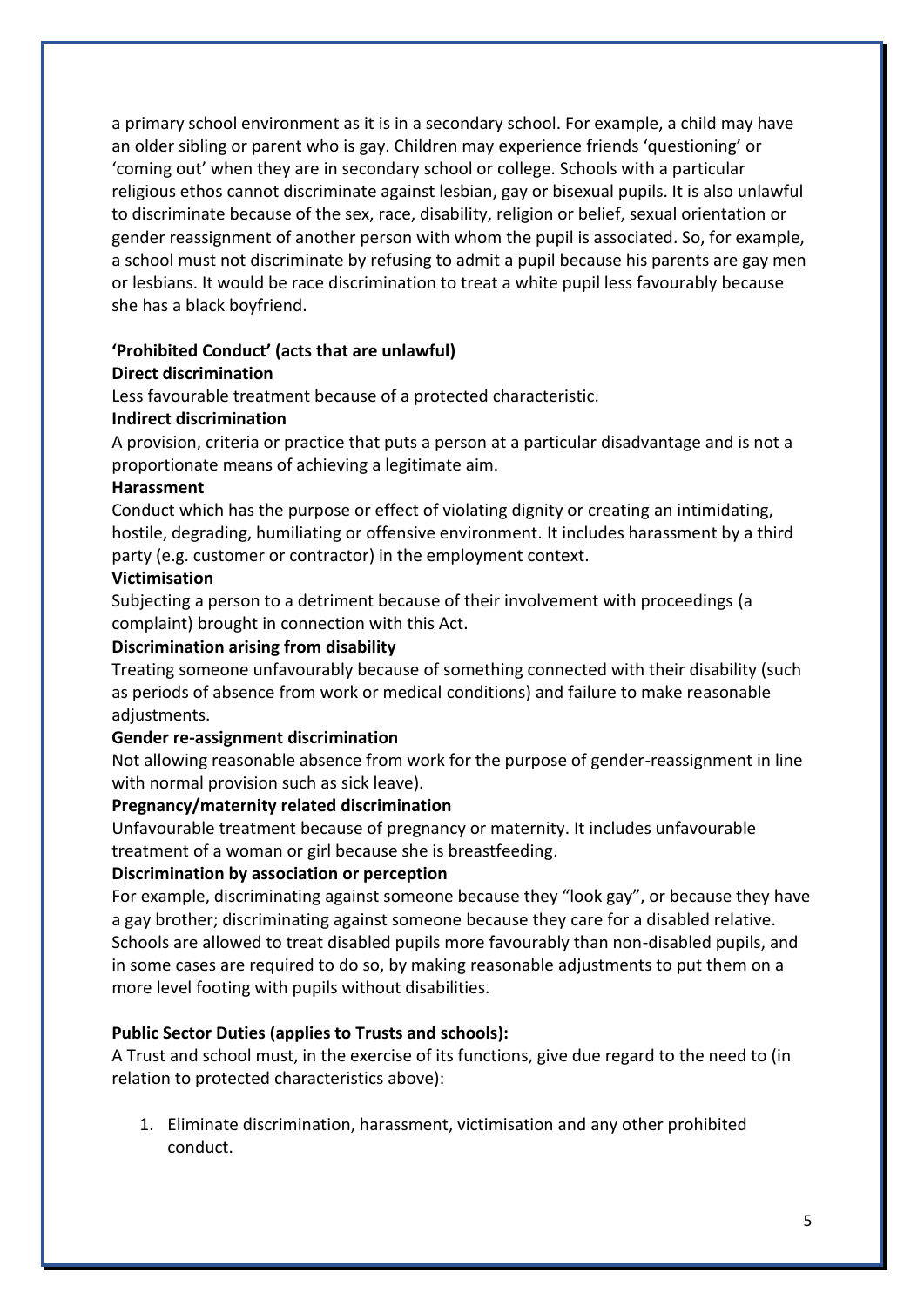- 2. Advance equality of opportunity (remove or minimise disadvantage; meet people's needs; take account of disabilities; encourage participation in public life).
- 3. Foster good relations between people (tackle prejudice and promote understanding). In practice, 'due regard' means giving relevant and proportionate consideration to the duty, so decision makers in schools must have due regard when making a decision, developing a policy or taking an action as to whether it may have implications for people because of their protected characteristics.

# **Reasonable Adjustments and Accessibility Plans**

Trusts and schools are required to:

- Take reasonable steps to avoid disadvantage caused by a provision, criteria or practice or a physical feature that puts a disabled person at a substantial disadvantage compared to a non-disabled person. This involves removing or avoiding a physical feature, for example steps and lifts.
- Take reasonable steps to provide auxiliary aids/services.
- Provide information in an accessible format.
- Develop and implement (by allocating appropriate resources) an Accessibility Plan to:
	- 1. Increase disabled pupils' access to the school curriculum
	- 2. Improve the physical environment
	- 3. Improve provision of information.

The duty is an anticipatory and continuing one that Trusts' and their schools owe to disabled pupils generally, regardless of whether the school knows that a particular pupil is disabled or whether the school currently has disabled pupils. The school will need to plan ahead for the reasonable adjustments that it may need to make, working with the relevant admissions authority as appropriate.

## **Responsibilities of Trust Board and Local Governing Body**

- Ensure that the school complies with equality-related legislation.
- Ensure that the policy and its procedures are implemented by the Headteacher/Executive Headteacher.
- Ensure all other Trust and school policies promote equality.
- Give due regard to the Public Sector Equality Duty when making decisions.

## **Executive Headteacher or Headteacher**

- Implement the equality policy and its related procedures.
- Make all staff aware of their responsibilities and provide training as appropriate to enable them to effectively deliver this policy.
- Take appropriate action in any case of actual or potential discrimination.
- Ensure that all staff understand their duties regarding recruitment and providing reasonable adjustments to staff.
- It is unlawful for an employer to enquire about the health of an applicant for a job until a job offer has been made, unless the questions are specifically related to an intrinsic function of the work - for example ensuring that applicants for a PE teaching post have the physical capability to carry out the duties.